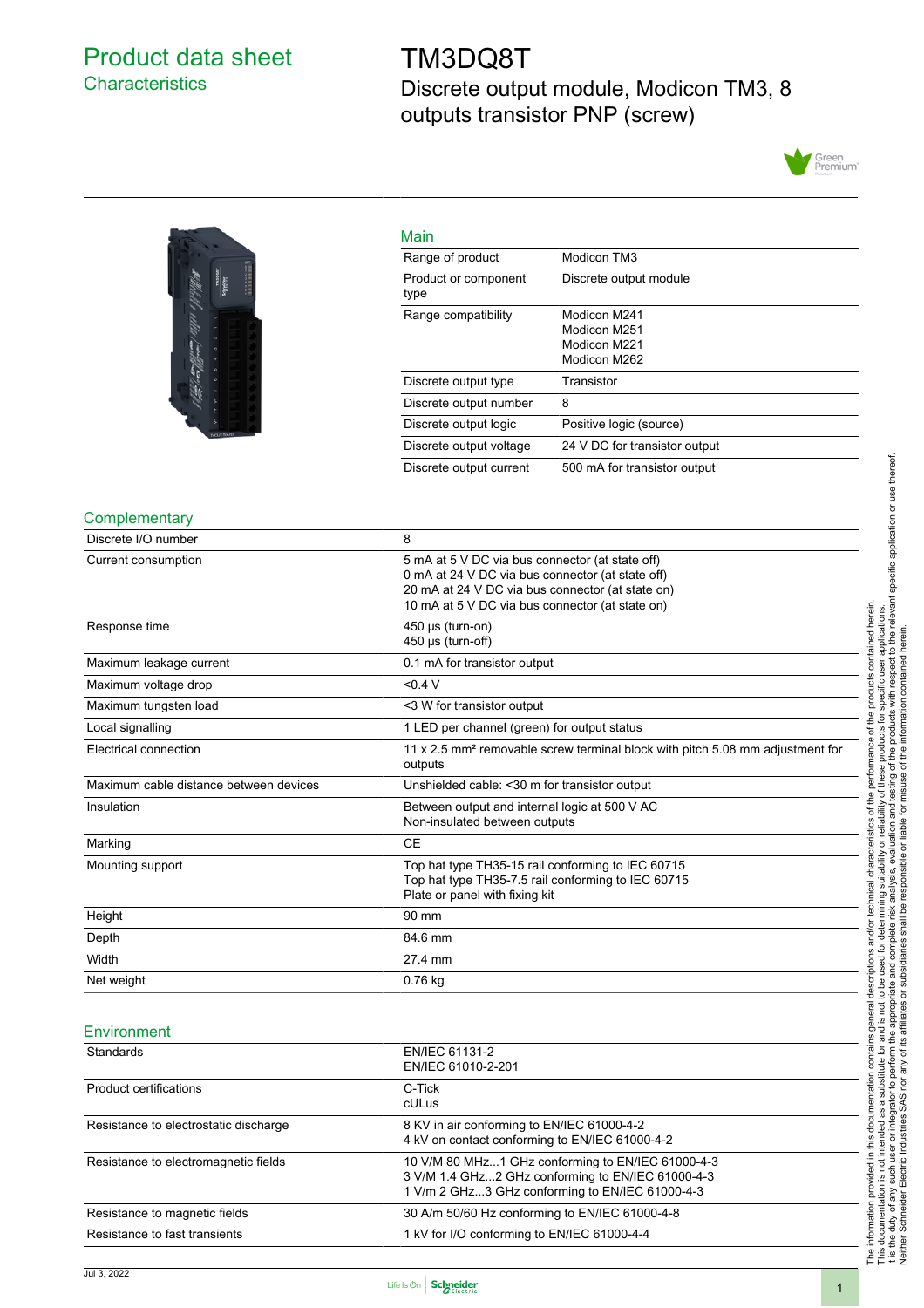| Surge withstand                       | 1 kV I/O common mode conforming to EN/IEC 61000-4-5 DC                                                                                                                                                               |
|---------------------------------------|----------------------------------------------------------------------------------------------------------------------------------------------------------------------------------------------------------------------|
| Resistance to conducted disturbances  | 10 V 0.1580 MHz conforming to EN/IEC 61000-4-6<br>3 V spot frequency (2, 3, 4, 6.2, 8.2, 12.6, 16.5, 18.8, 22, 25 MHz) conforming to<br>Marine specification (LR, ABS, DNV, GL)                                      |
| Electromagnetic emission              | Radiated emissions - test level: 40 dBµV/m QP class A (10 m) at 30230 MHz<br>conforming to EN/IEC 55011<br>Radiated emissions - test level: 47 dBµV/m QP class A (10 m) at 2301000 MHz<br>conforming to EN/IEC 55011 |
| Ambient air temperature for operation | -1035 °C vertical installation<br>-1055 °C horizontal installation                                                                                                                                                   |
| Ambient air temperature for storage   | $-2570 °C$                                                                                                                                                                                                           |
| Relative humidity                     | 1095 %, without condensation (in operation)<br>1095 %, without condensation (in storage)                                                                                                                             |
| IP degree of protection               | IP20 with protective cover in place                                                                                                                                                                                  |
| Pollution degree                      | $\overline{2}$                                                                                                                                                                                                       |
| Operating altitude                    | $02000$ m                                                                                                                                                                                                            |
| Storage altitude                      | $03000$ m                                                                                                                                                                                                            |
| Vibration resistance                  | 3.5 mm at 58.4 Hz on DIN rail<br>3 gn at 8.4150 Hz on DIN rail<br>3.5 mm at 58.4 Hz on panel<br>3 gn at 8.4150 Hz on panel                                                                                           |
| Shock resistance                      | 15 gn for 11 ms                                                                                                                                                                                                      |

# Packing Units

| Unit Type of Package 1       | <b>PCE</b> |
|------------------------------|------------|
| Number of Units in Package 1 |            |
| Package 1 Weight             | 210.0 g    |
| Package 1 Height             | 7.601 cm   |
| Package 1 width              | 10.536 cm  |
| Package 1 Length             | 12.965 cm  |
| Unit Type of Package 2       | <b>CAR</b> |
| Number of Units in Package 2 | 42         |
| Package 2 Weight             | 10.15 kg   |
| Package 2 Height             | 30 cm      |
| Package 2 width              | 39.3 cm    |
| Package 2 Length             | 56.3 cm    |

# Offer Sustainability

| Sustainable offer status        | Green Premium product                                                                                                                                                                                                                                    |
|---------------------------------|----------------------------------------------------------------------------------------------------------------------------------------------------------------------------------------------------------------------------------------------------------|
| <b>REACh Regulation</b>         | <b>E</b> <sup>I</sup> REACh Declaration                                                                                                                                                                                                                  |
| <b>EU RoHS Directive</b>        | Pro-active compliance (Product out of EU RoHS legal scope) EPEU RoHS<br><b>Declaration</b>                                                                                                                                                               |
| Toxic heavy metal free          | Yes                                                                                                                                                                                                                                                      |
| Mercury free                    | Yes                                                                                                                                                                                                                                                      |
| RoHS exemption information      | <b>E</b> Yes                                                                                                                                                                                                                                             |
| China RoHS Regulation           | China RoHS Declaration                                                                                                                                                                                                                                   |
| <b>Environmental Disclosure</b> | Product Environmental Profile                                                                                                                                                                                                                            |
| <b>Circularity Profile</b>      | End Of Life Information                                                                                                                                                                                                                                  |
| <b>WEEE</b>                     | The product must be disposed on European Union markets following specific<br>waste collection and never end up in rubbish bins                                                                                                                           |
| PVC free                        | <b>Yes</b>                                                                                                                                                                                                                                               |
| California proposition 65       | WARNING: This product can expose you to chemicals including: Lead and<br>lead compounds, which is known to the State of California to cause cancer<br>and birth defects or other reproductive harm. For more information go to<br>www.P65Warnings.ca.gov |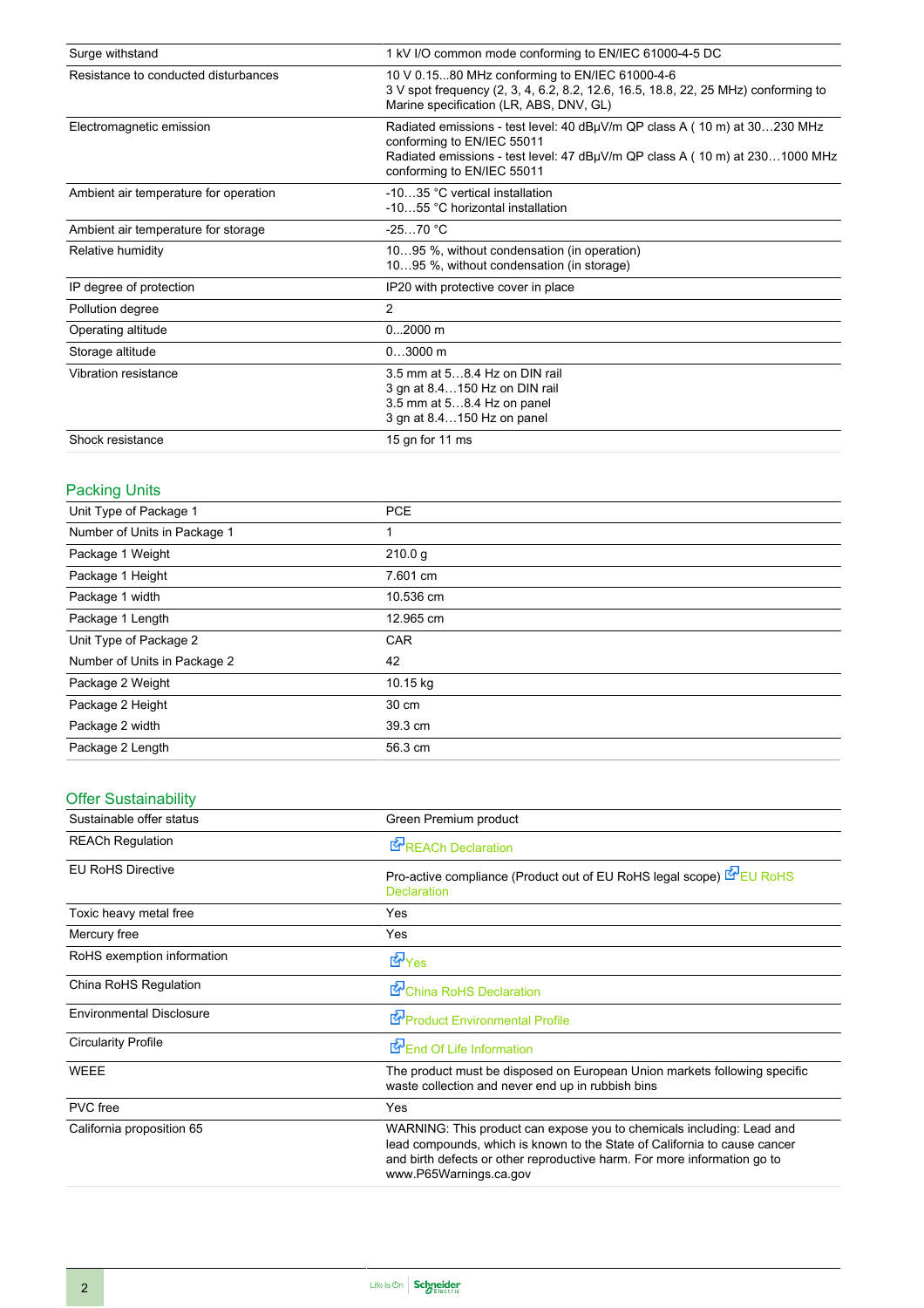Product data sheet Dimensions Drawings

TM3DQ8T

### Dimensions



(\*) 8.5 mm/0.33 in. when the clamp is pulled out.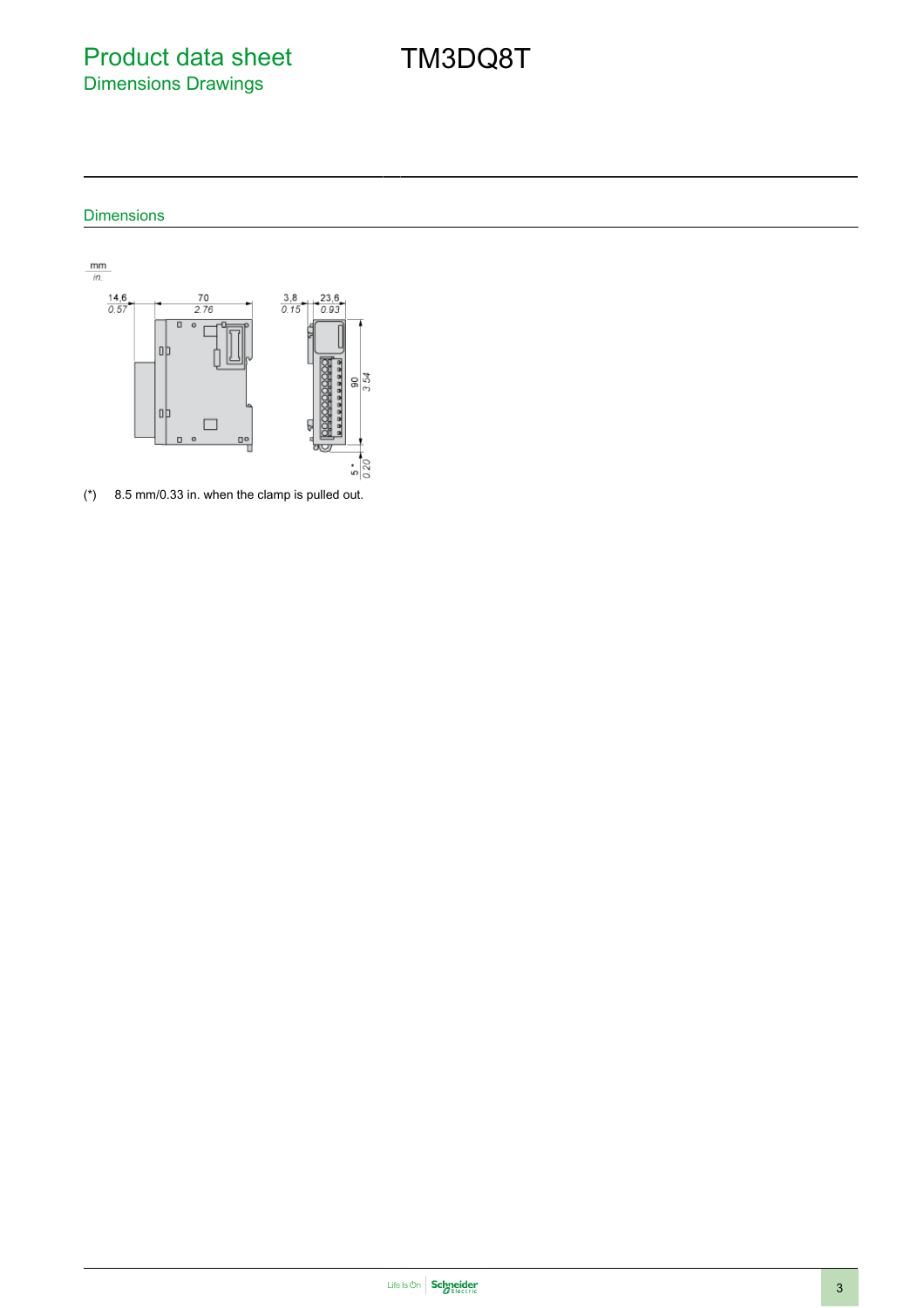#### Spacing Requirements



#### Mounting on a Rail



### Incorrect Mounting



#### Mounting on a Panel Surface



(1) Install a mounting strip

#### Mounting Hole Layout